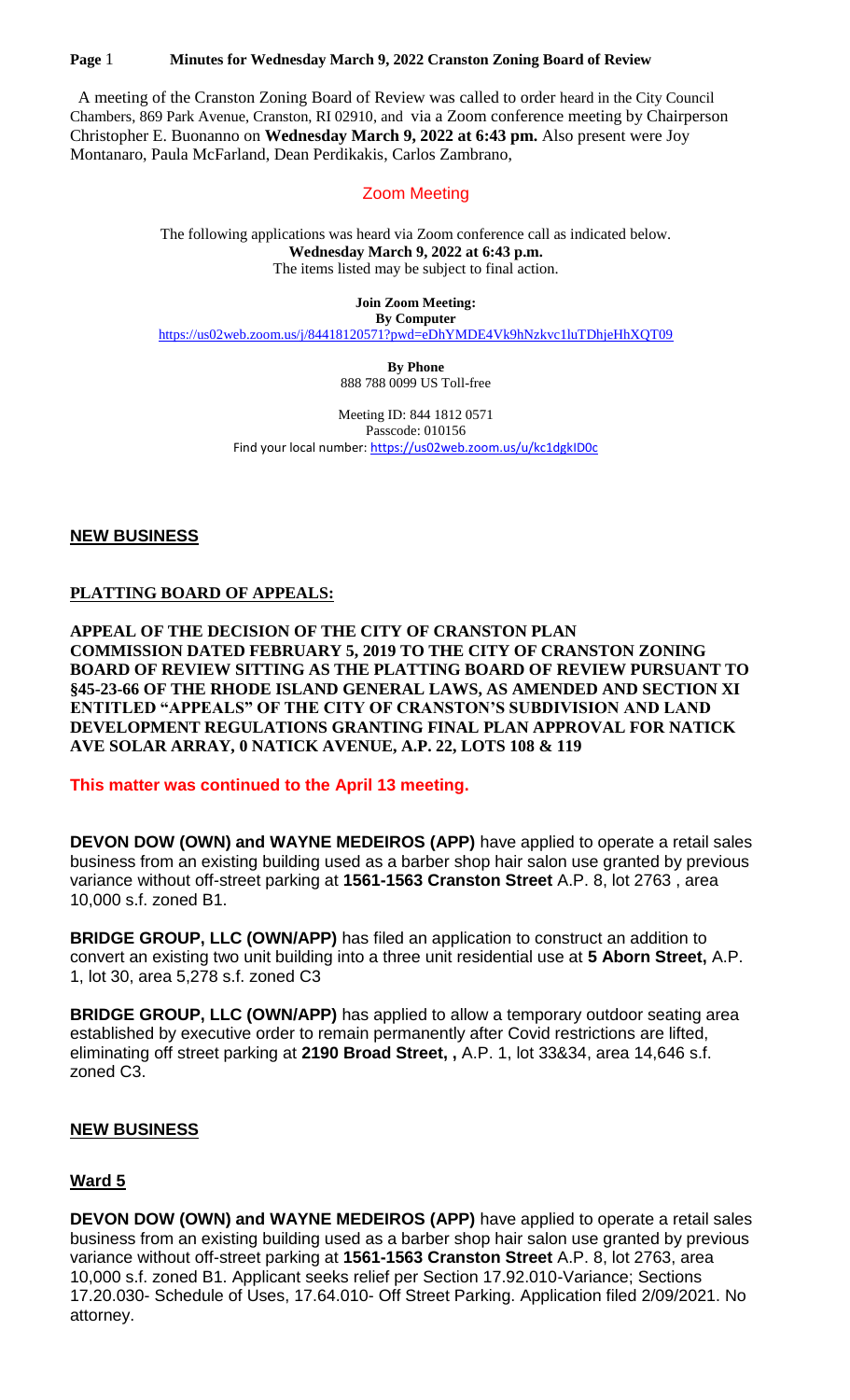On a motion made by Ms. Montanaro and seconded by Mr. Perdikakis the Board voted unanimously to **Approve** this application as submitted to the Board.

The Board made their decision based on the following findings of fact:

#### **PLANNING STAFF FINDINGS OF FACT:**

- 1. The parcel (AP 8, Lot 2763) hosts two existing structures a three-family house (pre-existing nonconforming use) and a single-floor commercial space (nonconforming use) – on one 14,000 ft<sup>2</sup> lot in a B-1 zone (*Single-family and two-family dwellings*).
- 2. Eight other neighborhood-scale businesses are located along the portion of Cranston Street contained within a 400-foot radius of the business located on the subject parcel. The Future Land Use Map of the Comprehensive Plan designates the parcels along this portion of Cranston Street as *Neighborhood Commercial/Services*.
- 3. The property was previously granted a variance for the use and for relief from the off-street parking requirement. The applicant has asked to continue relying on on-street parking.
- 4. Granting relief to allow the applicant to replace the beauty salon tenant with a retail tenant and maintain the current parking situation would not negatively alter the character of the neighborhood, as it neither amounts to any changes to the built environment nor to an intensification of the site's use.
- 5. Granting relief would be generally consistent with the Comprehensive Plan's Economic Development Goal 7, which advises to "*improve/build neighborhood commercial areas at various sites through formulating and implementing revitalization projects" (p. 12)*.
- 6. The owner and applicant spoke about the property and the business operation at the hearing.
- 7. There was no testimony for or against the project by any abutters/

In this case, applying the facts above to the standard for a variance, the Board further finds that the application involves a hardship that is due to the unique characteristics of the property, and is not due to a physical or economic disability of the applicant, that the hardship does not result primarily from the desire of the applicant to realize greater financial gain, will not alter the general character of the surrounding area or impair the intent or purpose of the Zoning Ordinance or the comprehensive plan. In granting a variance the subject land the Applicant met the requirements of the Zoning Code and relief per Section 17.92.010, and Section 17.20.030- Schedule of Allowed Uses

# **Ward 1**

**BRIDGE GROUP, LLC (OWN/APP)** has filed an application to construct an addition to convert an existing two unit building into a three unit residential use at **5 Aborn Street,** A.P. 1, lot 30, area 5,278 s.f. zoned C3. Applicant seeks relief per Section 17.92.010-Variance; Sections 17.20.030- Schedule of Uses, Sections 17.20.120- Schedule of Intensity Regulations. Application filed 2/09/2021. Robert D. Murray, Esq.

On a motion made by Mr. Perdikakis and seconded by Ms. Montanaro the Board voted unanimously to **Deny** this application as submitted to the Board. In their denial, The Board found that the denial of the application would not amount to a loss of all beneficial use to the property as the property is zoned commercial and could be used for commercial purposes by right. As such, the applicant did not meet the legal standard for the granting of a use variance.

# **Ward 1**

**BRIDGE GROUP, LLC (OWN/APP)** has applied to allow a temporary outdoor seating area established by executive order to remain permanently after Covid restrictions are lifted, eliminating off street parking at **2190 Broad Street,** A.P. 1, lot 33&34, area 14,646 s.f. zoned C3. Applicant seeks relief per Section 17.92.010-Variance; 17.64.010- Off Street Parking. Application filed 2/09/2021. Robert D. Murray, Esq.